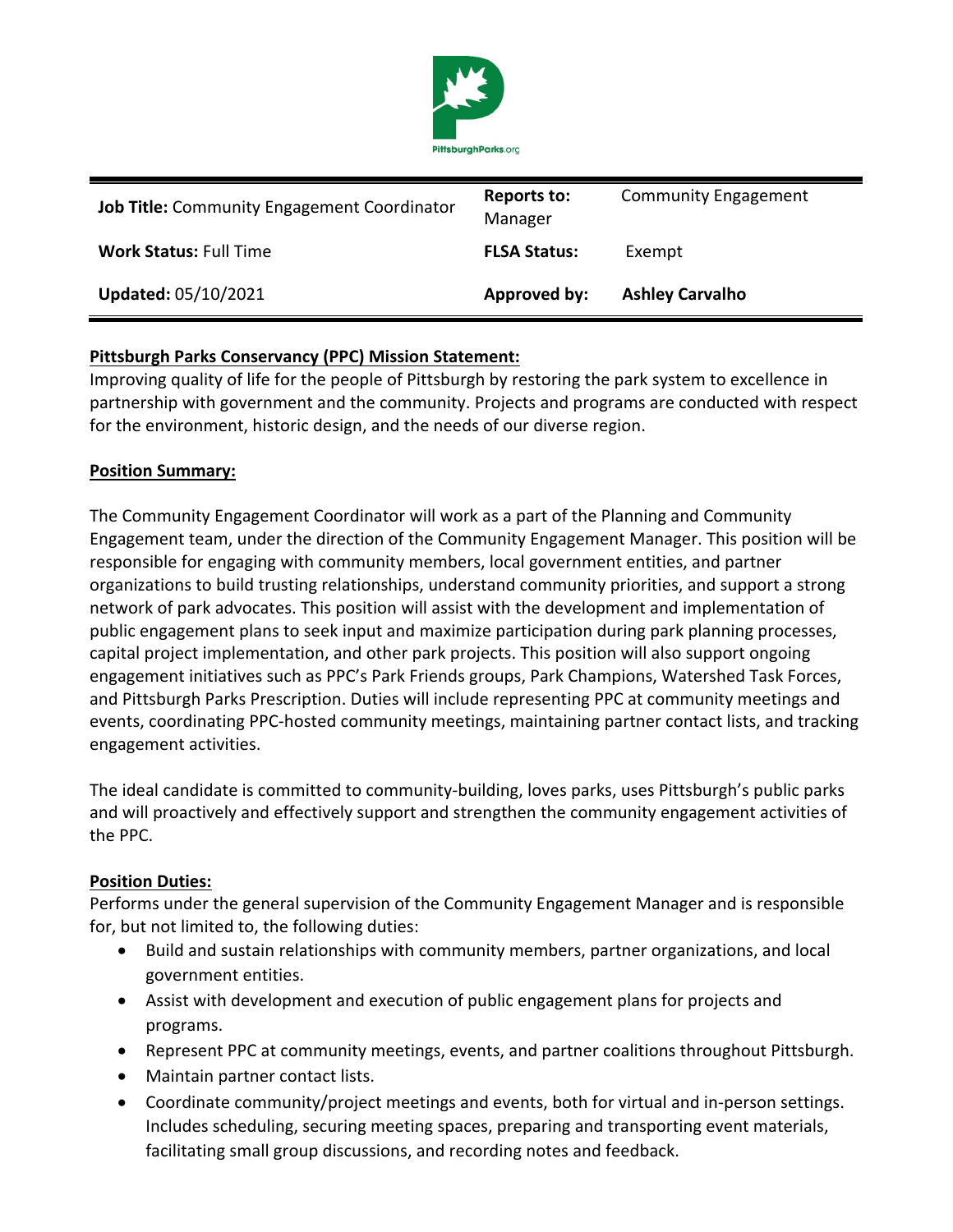- Assist with administrative tasks to support PPC planning and engagement initiatives such as Park Champions, Friends groups, Watershed Task Forces, and Pittsburgh Parks Prescription.
- Conduct outreach activities such as staffing tabling events and assisting with volunteer events and programs.
- Track and assist with data entry related to community engagement activities to aid in preparation of reports.
- Perform other related duties as apparent or assigned.

# *The Way We Work - The Employees of the Pittsburgh Parks Conservancy:*

- Foster meaningful interaction and collaboration amongst diverse individuals.
- Conduct themselves at all times in a professionally appropriate and respectful manner.
- Demonstrate respect and sensitivity for cultural differences.
- Consistently work toward the common good of the organization and encourage others to do the same.
- Apply the proper safety/security practices according to established protocols, guidelines and policies.
- Maintain strong work ethic and demonstrate flexibility.

## **Training and Experience** (position requirements at entry)

- Bachelor's Degree from an accredited university OR combined experience of 2 years in community engagement, community development, recreation, or other relevant work experience.
- Experience building successful partnerships and sustaining positive relationships within community-based settings.
- Strong proficiency in Excel, Word, Outlook, and PowerPoint is required.

**Knowledge of** (position requirements at entry)

- General knowledge of urban park and greenspace systems, environmental sustainability, and/or community development.
- General knowledge of best practices in community engagement.
- Strong familiarity with Pittsburgh neighborhoods and the Pittsburgh Parks Conservancy's mission, key stakeholders, and audiences.
- Strong commitment to equity.

**Skills and Ability to** (position requirements at entry):

- Exceptional listening and interpersonal skills, comfortable interacting with people of all backgrounds, ages, and abilities.
- Strong communication skills, both written and verbal.
- Establish and maintain effective, respectful and productive working relationships.
- Demonstrate strong organization and time management skills.
- Negotiate and meet deadlines and prioritize issues, identifying which issues require immediate attention and taking effective and appropriate action.
- Solve problems and effectively handle critical, controversial, confidential, and/or sensitive matters.
- Work cohesively within a team environment, adapt to changing conditions and situations, while also able to independently complete job tasks.
- Ability to regularly work flexible hours, including evenings and weekends.